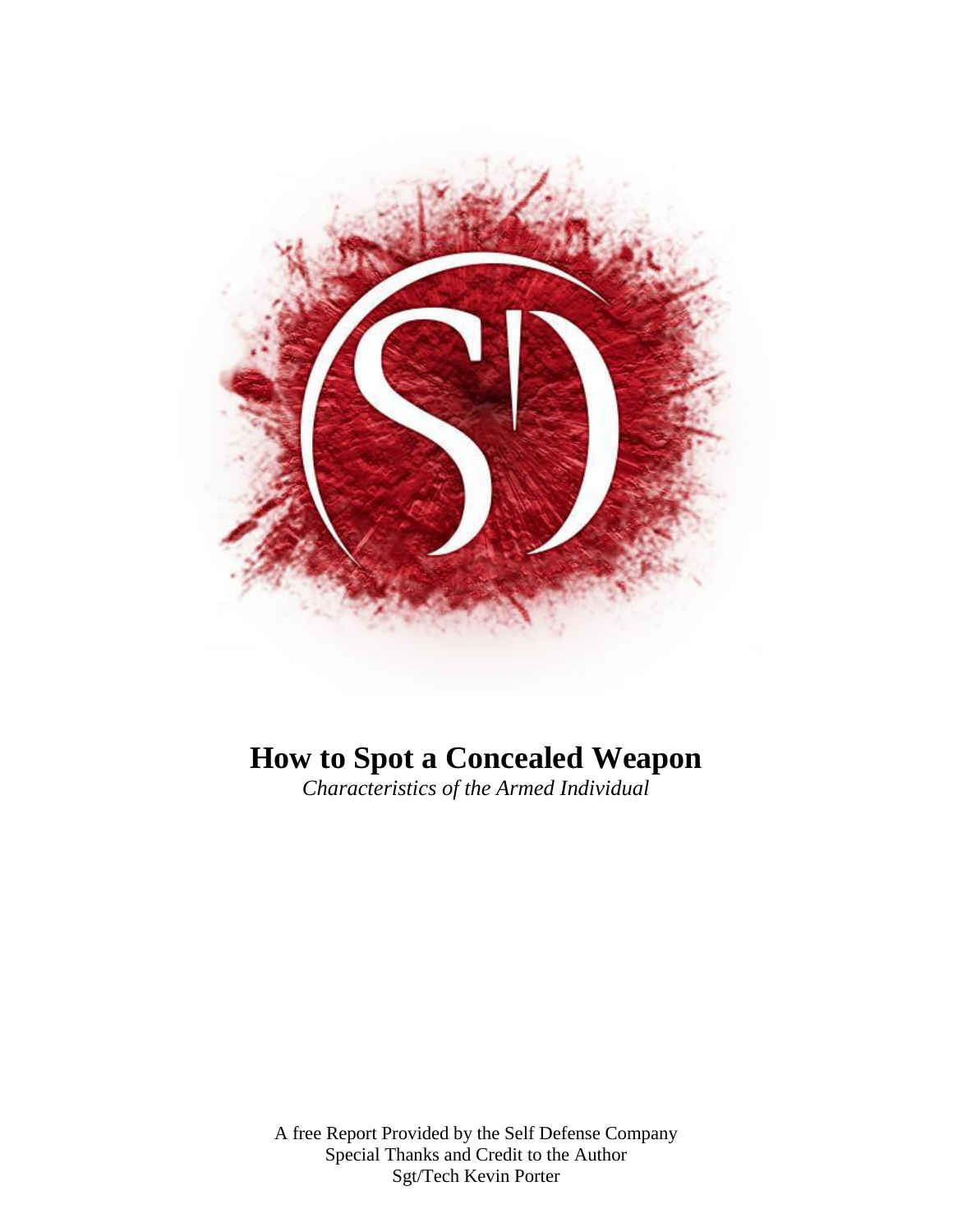# *OBSERVATION*

**When placing a subject under observation for the purpose of trying to determine whether or not that person is possibly armed, what is the first crucial trait that you as a Law Enforcement Officer should try to determine about that individual??** 

 $\bullet$  .  **DETERMINE THEIR STRONG SIDE -** Look for possible indicators such as Rings, Wristwatches, Writing, Smoking, Lighting Cigarettes, Holding/Moving Objects, etc. to help determine a favored side.

An individual who carries a gun on their person will periodically touch that gun both consciously and unconsciously.

# *This is called a Security Feel.*

LOOK FOR:

- Touching
- Feeling
- Adjustments
- Stiffer Arm

**88% of the people in the U.S. are right handed**. The majority of those righthanded people that carry handguns illegally carry them in the right front waist band, loose.

- WHY?
- They see it in the movies.
- It's the "cool" thing to do.
- That is where it is the most secure and accessible

**Body Movements** - conscious & unconscious (reasons/adjustments for touching, security feels, physical property of gun, when, why, how).

- Cause for slippage of weapon and when
- Stiffer arm on gun side
- Holding
- Bending
- Macho feeling
- Running (from crime, rain, traffic, bus, subways, cab, etc.)
- Leaning
- Sitting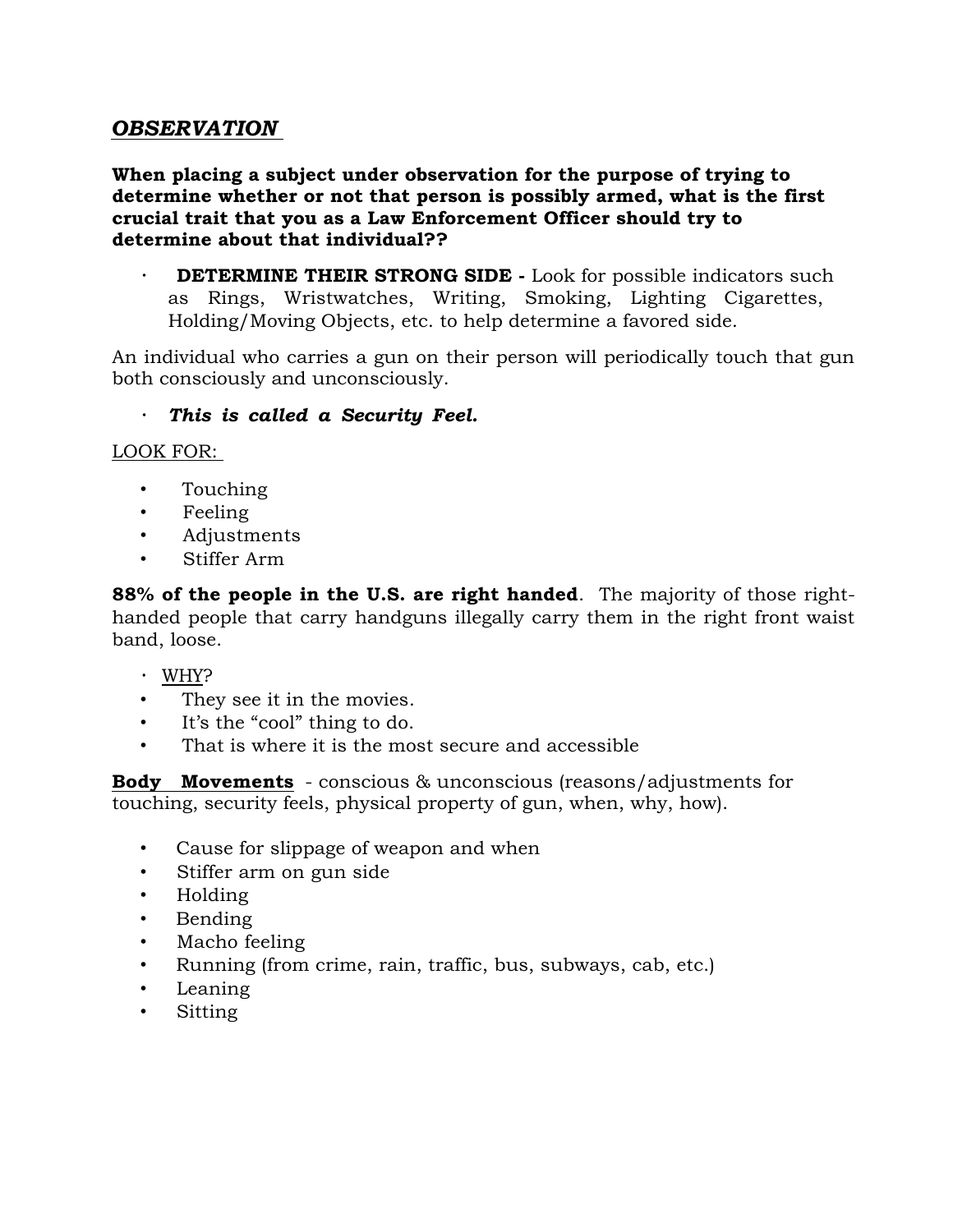- Reaching
- Crouching
- Turning from view for adjustment
- Pulling pants up, down
- Pulling clothing down
- Shorter arm & leg swing on gun side
- Protective turning of armed side
- Arm over center of body, etc.
- Turn and hold in crowds
- Looking down at gun
- Arm or part of arm holding snug
- Security hold with elbow on gun
- Getting in/out of vehicles

While walking or running (especially in the rain), you will notice a short or stiff arm swing and short leg stride. What are their actions when walking by person/persons, and streets/doorways, etc?

# **Vehicle Stops**

- Look for a rising shoulder, or moving up to grab the weapon from the waistband.
- Bending over or shoulder dip to hide the weapon under a seat.

**Clothing & Actions -** what features stand out, attract your attention, and arouse your suspicion.

- Clothing: Does the clothing fit the season?
- Does the clothing match?
- Is the clothing loose, or baggy?
- In cold weather, is the individuals coat unzipped or unbuttoned?
- Look for the individual wearing only one glove.
- When concealed in a jacket pocket, hood, or bag, gravity pulls that weight down - **Firearms have WEIGHT**
- Look for uneven dip in clothing or bags.
- Tailored in/worn out, do they even fit the build of the subject
- Does shoes/boots match clothing or weather conditions
- Does work outfits match conditions
- Pants, belts (no belt loops, but is wearing belt)
- Ponchos (wide arms, etc.)
- Chains, straps, hats, etc.
- Socks (use elastic as ankle holster)
- Pockets
- Hoods and drawstrings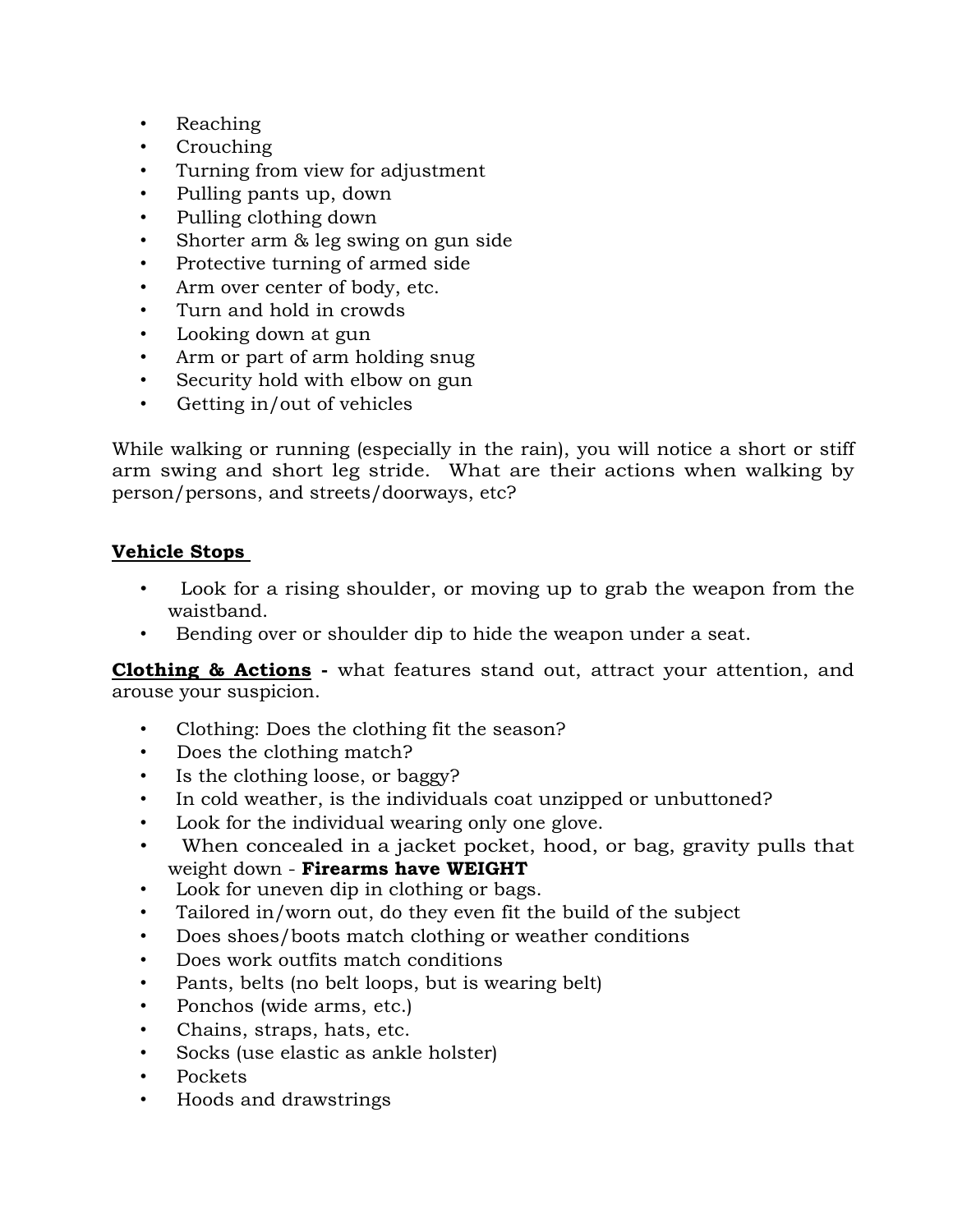- Color combinations
- Gloves (one hand gloved, the other in their pocket)
- Outer garments (Are jacket, pants, shoes coordinated for dress/work/leisure?)\*\*

BULGES and certain body movements observed to discover the smallest/best concealed un-holstered weapons.

#### **Different ways guns are carried, and where they are possessed**

- Waistband\*\* (Front side, crook of back, etc.)
- Pants (Pockets, cuffs, etc.)
- Pockets (Pants, jackets, coats, etc.)
- Hats (Including hoods of sweatshirts, jackets, etc.)
- Underwear (Protective cups, etc.)
- Shoes and boots
- Bags (Hand, backpacks, pouches, shoulder)
- Radios, cameras, video recorders (all sizes)
- Grocery bags, boxes, shopping bags, etc.
- Hollow books, newspapers, cigarette packs & boxes
- Holsters (Bought, made, stolen-All types)
- Bikes & Motorcycles
- Vehicles

#### **Confrontation tactics and apprehension**

- Picking location time, circumstances permit; where, why
- Single, multiple person stops
- Approach techniques
- Cover
- Prior knowledge of person you are approaching
- Firearm usage/ restraint/shooting tactics
- Pursuit of armed felons (auto/foot)
- Searches
- Surveillance of person/persons
- Vehicle stops and searches
- Conversation techniques with the person/persons during approach, search, questioning, and possibly processing
- Resistance by person/persons
- THINK about when you wear your gun off duty, and your actions (they are very similar).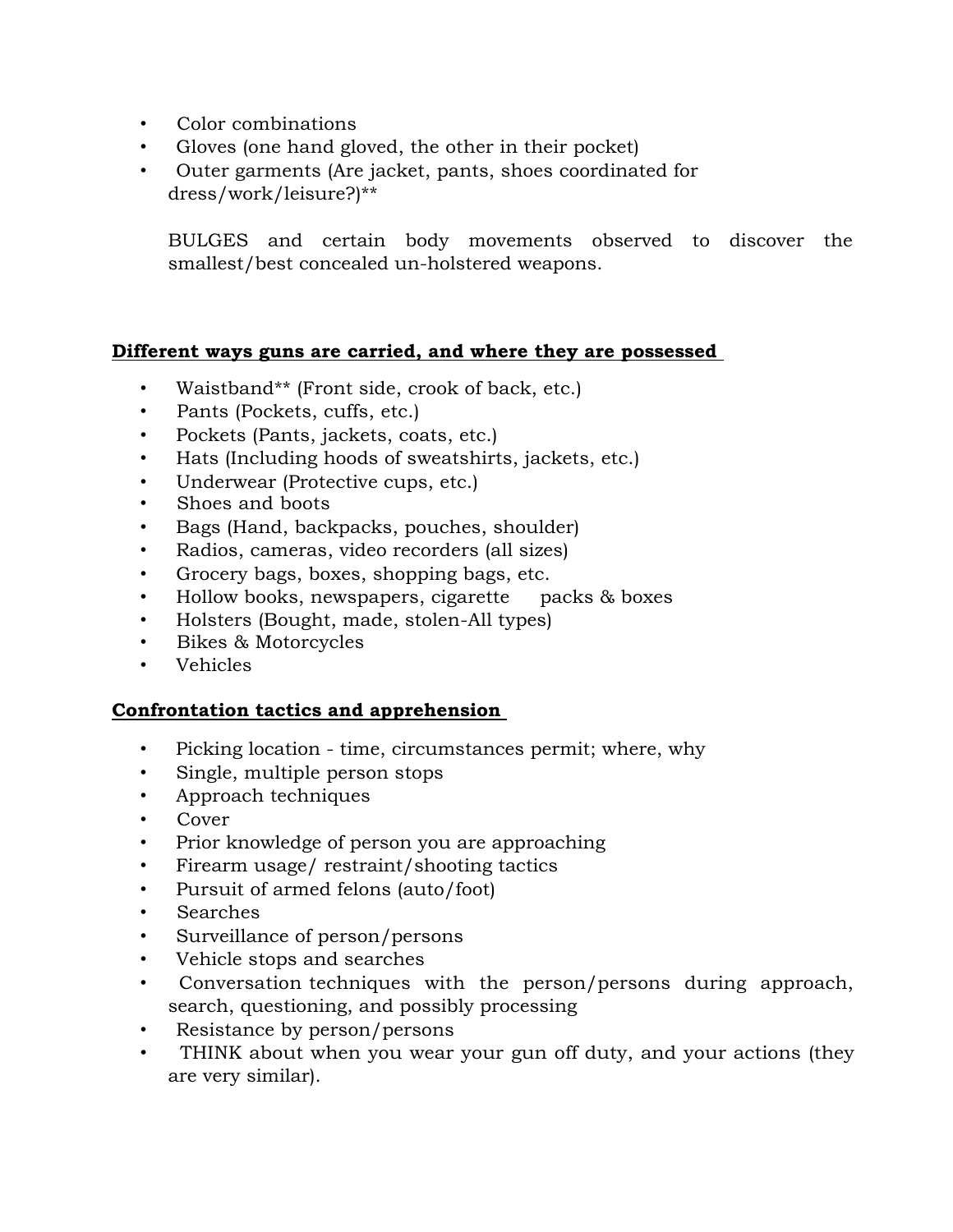# **Edged Weapons Types**

## **REMEMBER - ALL knives are lethal**

#### **Three broad categories**

#### **1. Fixed Blade**

- Thrusting weapons
- $\bullet$  . Slashing Weapons
	- Combination

# **2. Folding Blade**

- Thrusting weapons
- Slashing Weapons  $\mathcal{L}^{\pm}$ 
	- Combination

# **3. Disguised Weapons**

Any of the above

**Palming -** The act of concealing a weapon (usually an edged blade) or contraband in the palm of your hand covertly

# **1. Fixed Blades Weapons**

- One solid piece
- Better penetration
- More difficult to conceal
- Often worn openly on the belt
- · Neck knives
- Boot knives
- Wrist rigs
- Look for bulges, often a "point" at the tip of the handle
- Security feel
- **Palming**

#### **2. Folding Blade Weapons**

Easily concealed